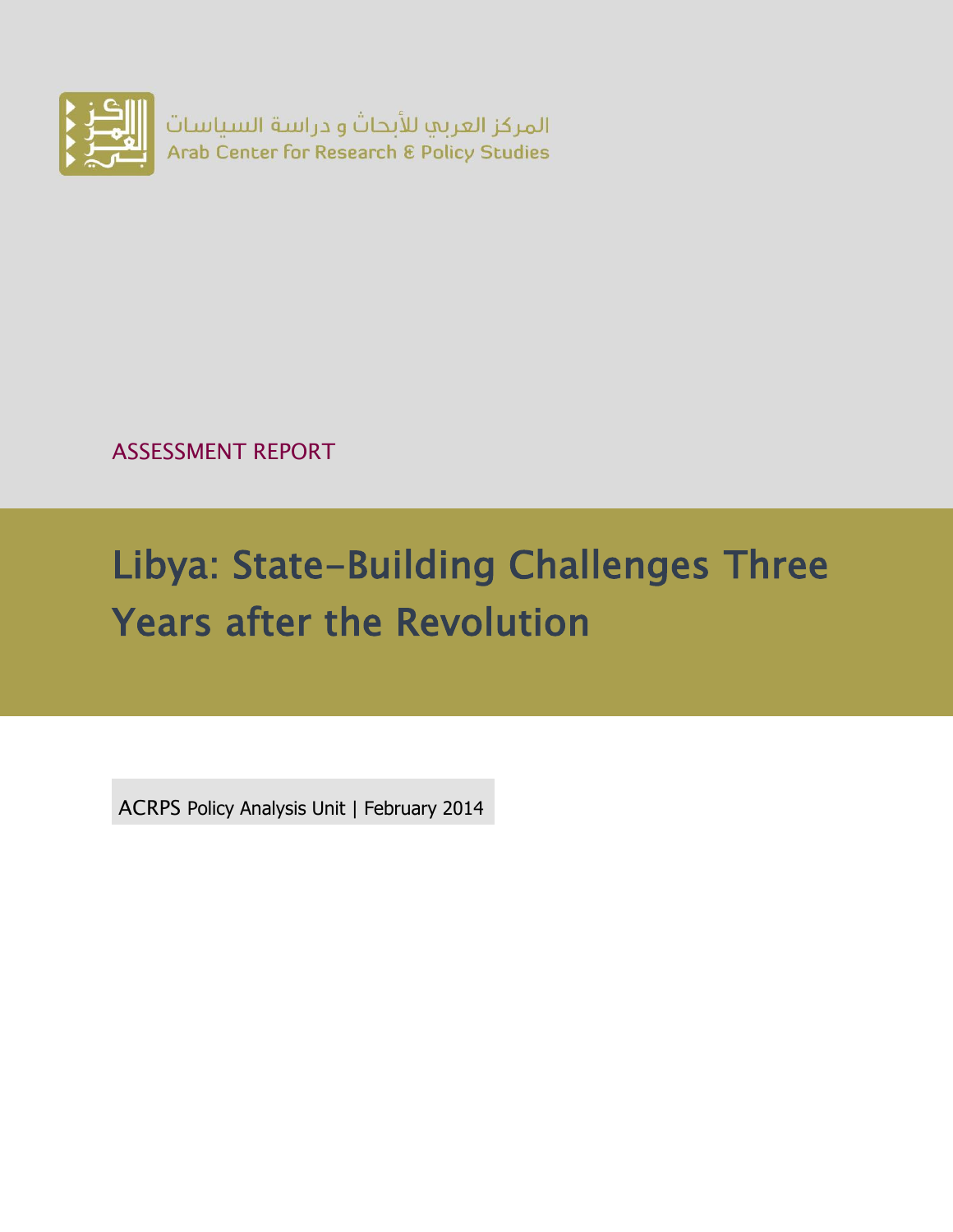Libya: State-Building Challenges Three Years after the Revolution

Series: Assessment Report

ACRPS Policy Analysis Unit | February 2014

\_\_\_\_\_\_\_\_\_\_\_\_\_\_\_\_\_\_\_\_\_\_\_\_\_\_\_\_

Copyright © 2014 Arab Center for Research and Policy Studies. All Rights Reserved.

The Arab Center for Research and Policy Studies is an independent research institute and think tank for the study of history and social sciences, with particular emphasis on the applied social sciences.

The Center's paramount concern is the advancement of Arab societies and states, their cooperation with one another and issues concerning the Arab nation in general. To that end, it seeks to examine and diagnose the situation in the Arab world - states and communities- to analyze social, economic and cultural policies and to provide political analysis, from an Arab perspective.

The Center publishes in both Arabic and English in order to make its work accessible to both Arab and non-Arab researchers.

#### **Arab Center for Research and Policy Studies**

PO Box 10277

Street No. 826, Zone 66

Doha, Qatar

Tel.: +974 44199777 | Fax: +974 44831651

[www.dohainstitute.org](file:///C:/Users/dena.qaddumi/Desktop/www.dohainstitute.org)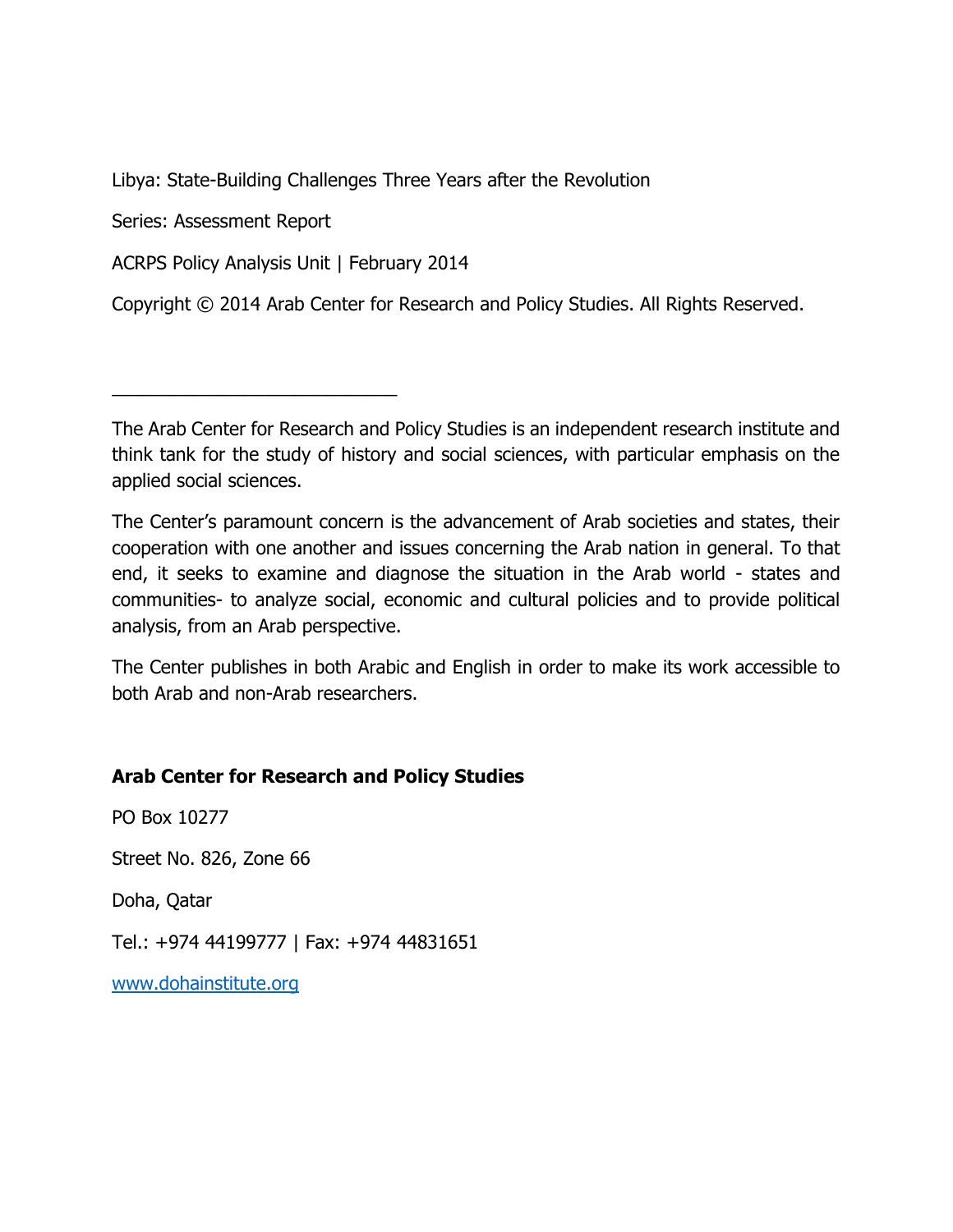# Table of Contents

| <b>Introduction</b>                     |   |
|-----------------------------------------|---|
| The Context of the Latest Crisis        |   |
| <b>Challenges Facing State Building</b> | 3 |
| Where is the Crisis Heading to?         | 4 |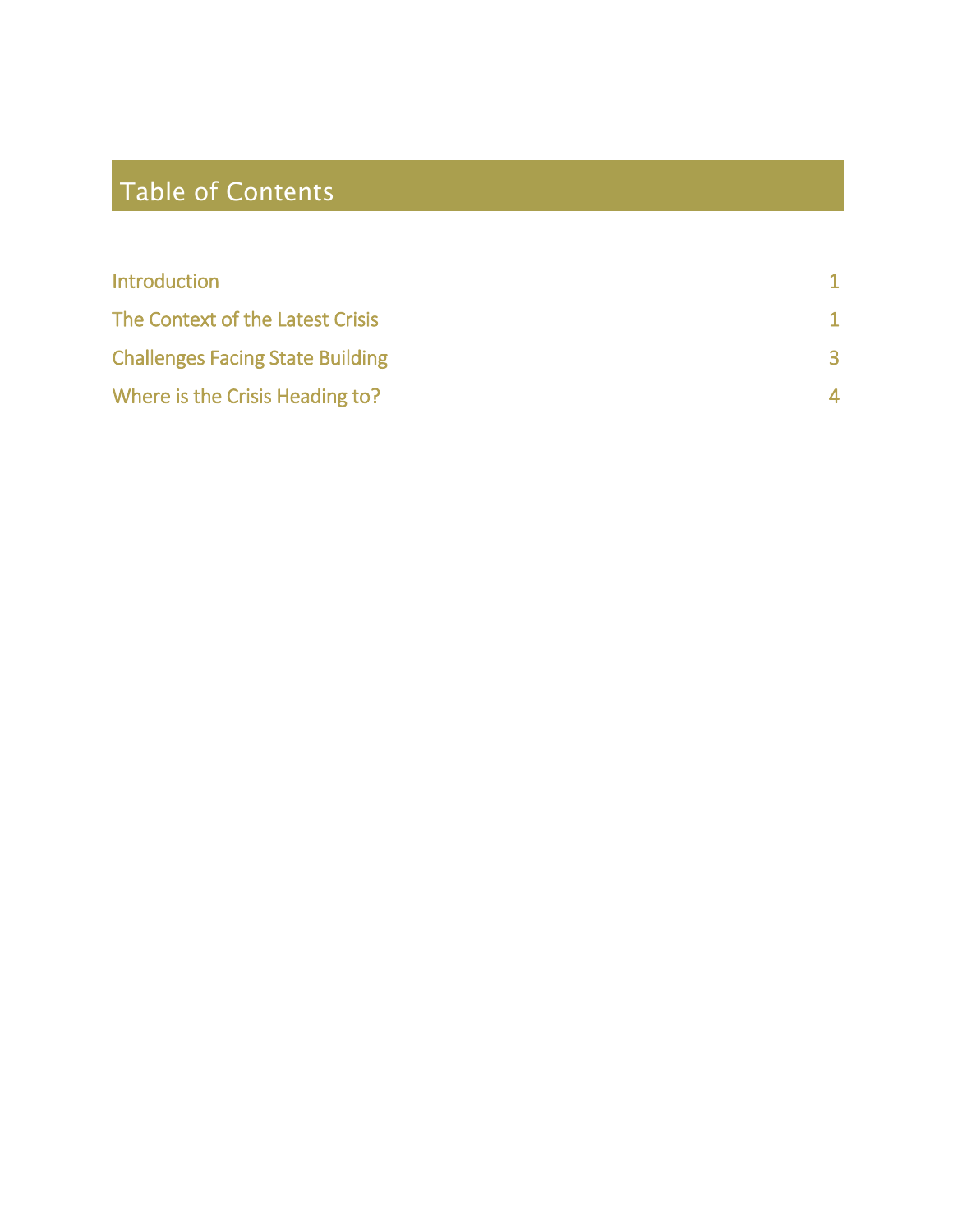#### <span id="page-3-0"></span>Introduction

On February 14, 2014, Brigadier Khalifa Haftar, former general commander of the Libyan land forces, issued a statement that came to be viewed as a "televised coup". In a recorded video message that was distributed to news agencies, Haftar announced the suspension of the General National Congress and the government, including the interim constitutional declaration; he also announced that a presidential committee would govern the country until new elections are held. Although Libyan authorities rushed to deny that a coup attempt had taken place, issuing an arrest warrant for Haftar, the incident indicates that something was being prepared against elected Libyan institutions, and exposed the challenges facing the state-building process.

## <span id="page-3-1"></span>The Context of the Latest Crisis

The so-called "failed coup" occurred while forces dissatisfied with the evolution of the transitional course in Libya tried to exploit the popular discontent caused by the deteriorating security, political, and economic situation to gain influence and seize power. These forces, however, do not possess alternative political programs or practical solutions for Libya's problems; their leaders' initiatives are spurred by their personal ambitions, which are anchored in alliances with foreign powers that oppose the path of democratic transitions throughout the region.

In early-February 2014, the General National Congress announced amendments to extend its mandate, which was supposed to end on February 7; since then, a wave of protests have ensued, calling for the departure of the General Congress given its failure to draft a new constitution within the initial time frame. Throughout Libya, protestors rejected the congressionally-approved roadmap. The first aspect of this map grants the "committee of the 60" a chance to draft the constitution within three months, while another calls for early presidential and parliamentary elections if the committee fails to formulate the new constitution.

Protesters have also called for the resignation of Prime Minster Ali Zaidan's government because of failure to control the armed militias or disband the gangs formed under Colonel Qaddafi's regime, which continue to destabilize Libya. The government has also failed to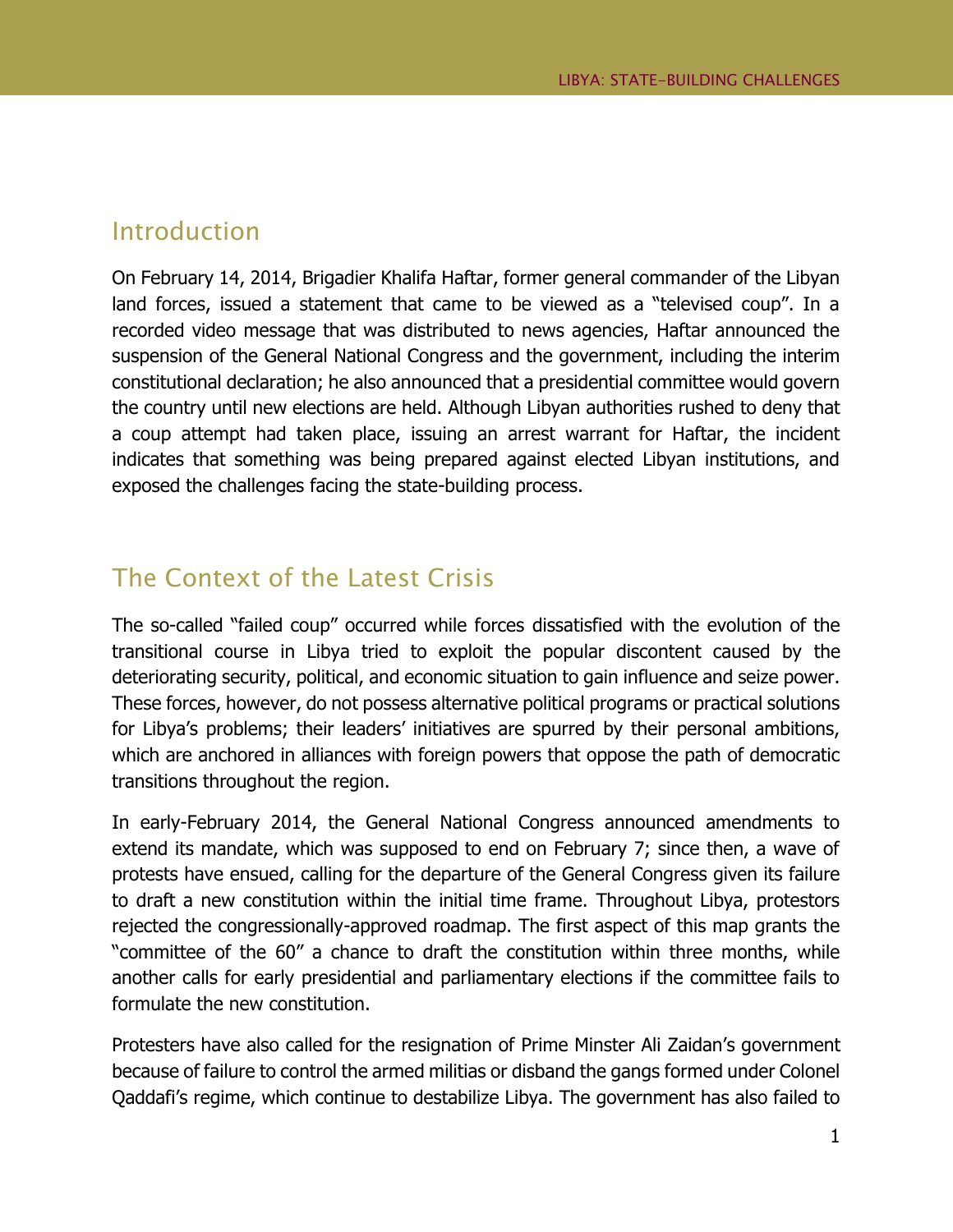provide basic services or manage the nation's economic situation. Even though these demands are rightful and justified, it is illogical to pursue them by undermining the only institutions capable of enacting change on the national level, i.e. the government and the parliament.

Despite the fact that the General National Congress has backtracked on its decision to extend its mandate, calling instead for elections "at the earliest opportunity," and despite the High Elections' Commission inviting Libyans to vote on February 20 to select the "committee of the 60," some parties sought to escalate the situation. On February 18, two of the large al-Zintan battalions issued the Congress an ultimatum to disband and evacuate its headquarters within five hours in what came to be termed "the second coup". This attempt failed not only because the National Congress refuses to let the country slip into a state of constitutional void, but also because the only elected institution in Libya was granted support by many political factions. It became clear that forces affiliated with "the Coalition of National Forces," founded by Mahmoud Jibril, insist on doing away with the democratic path since they do not enjoy real chances in the general elections set for later this year, or are incapable of running for elections in the first place due to the law of political exclusion, which banned all those who were publicly active during Qaddafi's reign from assuming public offices or becoming candidates for such posts.

The latest developments exposed the weakness of Libya's civil and political society due to the legacy of an unprecedented form of despotism. Things were made worse by the emergence of a new political map that has made local and regional forces prime players in the new political equation. These forces are represented by the local councils, tribal coalitions, and armed militias who were able to increase their influence on Libyan political life at the expense of national institution building, particularly in the domains of security and defense.

The struggle that has flared between the local forces and the political elites of the General National Congress has led many important political leaders to exit the political equation, either through elections, popular pressure, or as a result of the political exclusion law. Some of the figures who were politically active in the previous era decided to use the media to incite hatred and mobilize opposition, reflecting their bitterness and frustration with being excluded from political action because of their role in the former regime. This was the case of Mahmoud Jibril who had worked with Saif al-Islam al-Qaddafi up until the revolution. However, the complex challenges currently facing Libya are not related to the debates stirred by these figures, but to their attempts to abolish the revolutionaries' influence on the decision-making process. They have even accused Arab states, Qatar in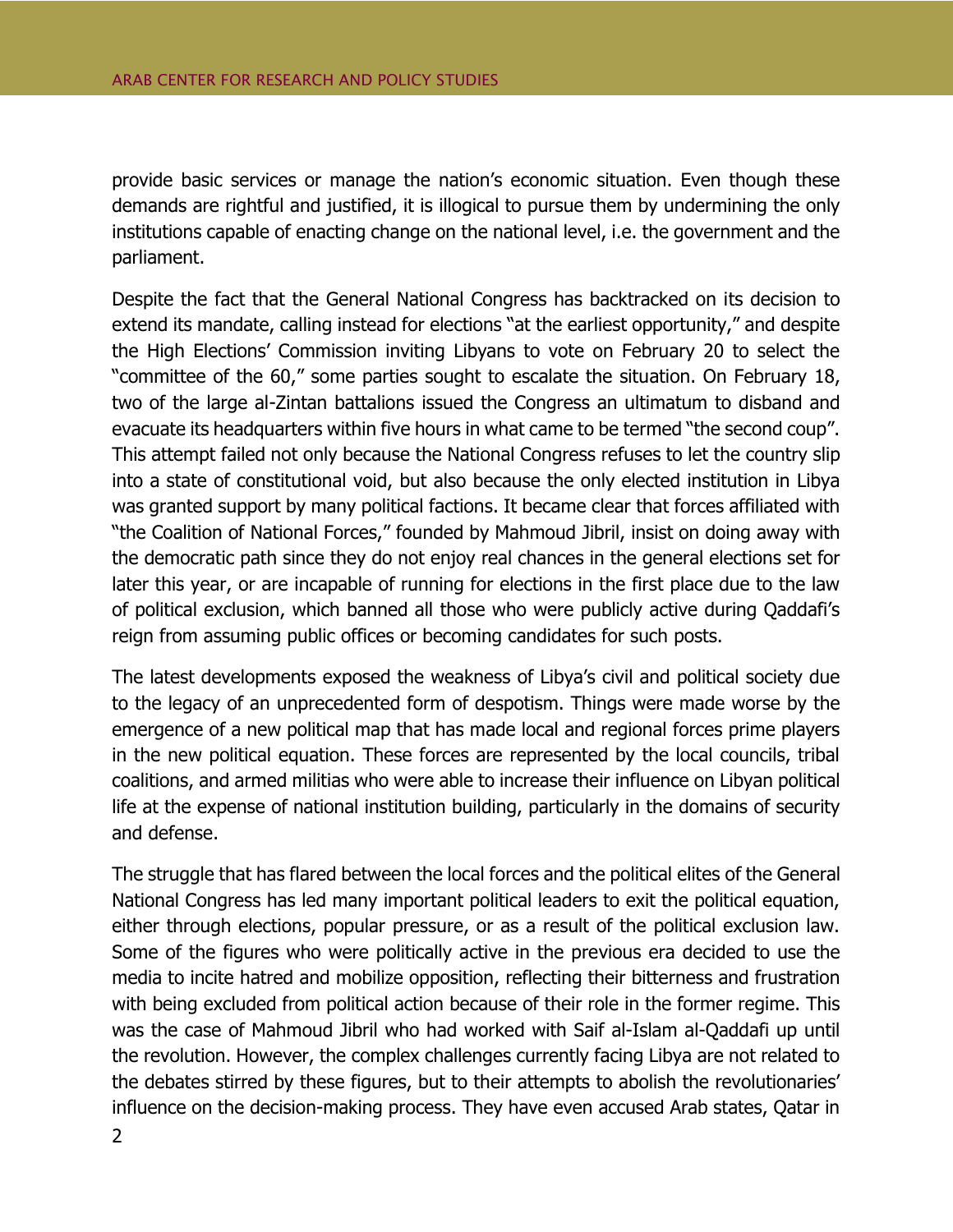particular, of supporting Islamist factions merely because Qatar refused to support their efforts to exclude the revolutionary forces following the removal of Qaddafi. These people worked primarily from Doha during the revolution; moreover, the television station that represented these politicians, "The Channel of Libya for the Free," continues to broadcast from Doha. Individual desires have even trumped worthy political stances, such as those held by Jibril, who stated that the revolution must be assimilated within the military and security institution because the state cannot rise without having a monopoly over weapons and legitimate violence. From this perspective, undermining democraticallyelected institutions, coupled with the tendency to seek political spoils while rejecting compromise, are no less dangerous than the erratic diffusion of weapons. The attempt to abolish democratic institutions undermines the only common denominator that is capable of controlling the spread of weapons, founding the national army, and establishing other national institutions.

# <span id="page-5-0"></span>Challenges Facing State Building

 $\overline{a}$ 

The latest failed coup attempt constituted a new indicator of the political, constitutional, and security voids endured by Libya, as reflected in the successive security tremors. Foremost among these is the takeover of three oil-exporting ports in October 2013 by armed groups close to the "Cyrenaica council," led by Ibrahim al-Jadran who demanded an increase in eastern Libya's share of oil proceeds. These ports, with the potential to export more than 600,000 barrels per day, which represents half of Libya's oil production, fell into the hands of armed groups that are out of the control of the state and that boast separatist tendencies.<sup>1</sup> Though al-Jadran and his group had taken over these ports during the revolution, and exploited them to export oil for the benefit of the revolutionaries, a portion of these revenues was also diverted to al-Jadran. He then established his own armed group, which quickly turned into a veritable military force which his "Cyrenaica council" relies on to establish a federal state.

Even though the government was able to prevent oil from being exported from these ports, the fact that they remain out of government's control exposes the state's inability

<sup>&</sup>lt;sup>1</sup> Michael Reed, "Federalism and Libya's Oil," Foreign Policy, February 3, 2014, [http://mideastafrica.foreignpolicy.com/posts/2014/02/03/federalism\\_and\\_libyas\\_oil.](http://mideastafrica.foreignpolicy.com/posts/2014/02/03/federalism_and_libyas_oil.)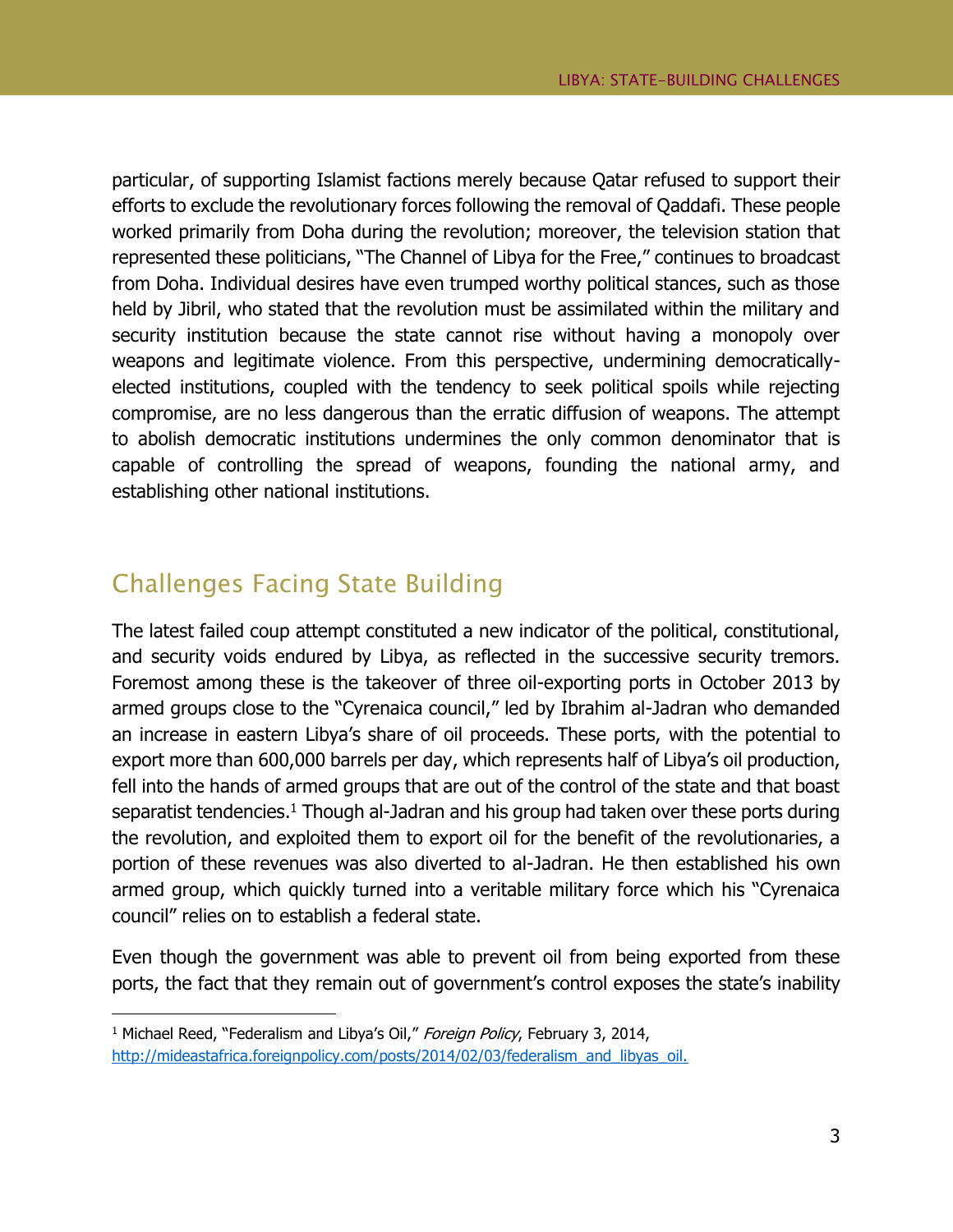to build a national army capable of preserving the country's unity or providing security and stability throughout Libya.

While armed groups were shutting down the oil-exporting ports in the east, political upheaval, and an inability to control the militias, in the west, caused a lull in the work on a pipeline linking two large oilfields to the export facilities. The oil workers and guards at these facilities went on strike due to low wages and poor working conditions, effectively threating Libya's national economy. The loss of these facilities would have disastrous repercussions on the state, including the loss of three-quarters of the GDP and 90 percent of the treasury proceeds, and would undermine the state's ability to fulfill its commitments.

On a different front, at a time when the government is facing growing political and security challenges on the national level, its ability to control the militias that are supposed to be under its command is loosening. While a large number of these militias formed during the revolution are under the authority of the interior or defense ministries, such as the case of the Sawaiq and al-Qaqa Battalions, they maintain their internal structures and make their decisions independent of the official authorities. These conditions are increasingly limiting the state's ability to assert its power in various domains, especially in the judicial system, which lacks the ability to carry out its decisions, and has no professional security forces that are free of political affiliations to implement its executive orders. This is particularly true as the struggles and conflicts continue over the draft of the constitution, the shape of the state, the political system, questions of transitional justice, the law of political exclusion, and national reconciliation.

### <span id="page-6-0"></span>Where is the Crisis Heading to?

Given the security, political, and economic challenges faced by the country, and given the intense conflict over the legitimacy of the National Congress and its ability to persist in performing its tasks, the Congress decided to abolish its decision to extend its mandate, holding early elections instead. This was the best possible choice since complying with the warnings of armed militias would have propelled the country into a constitutional vacuum that would have caused a serious deterioration in the state's security. At the same time, moving toward elections without an agreement on the bases and fundamental rules of governance, which can be resolved through the drafting of a constitution prior to the elections, also carries threats to democracy and the unity of the country at once.